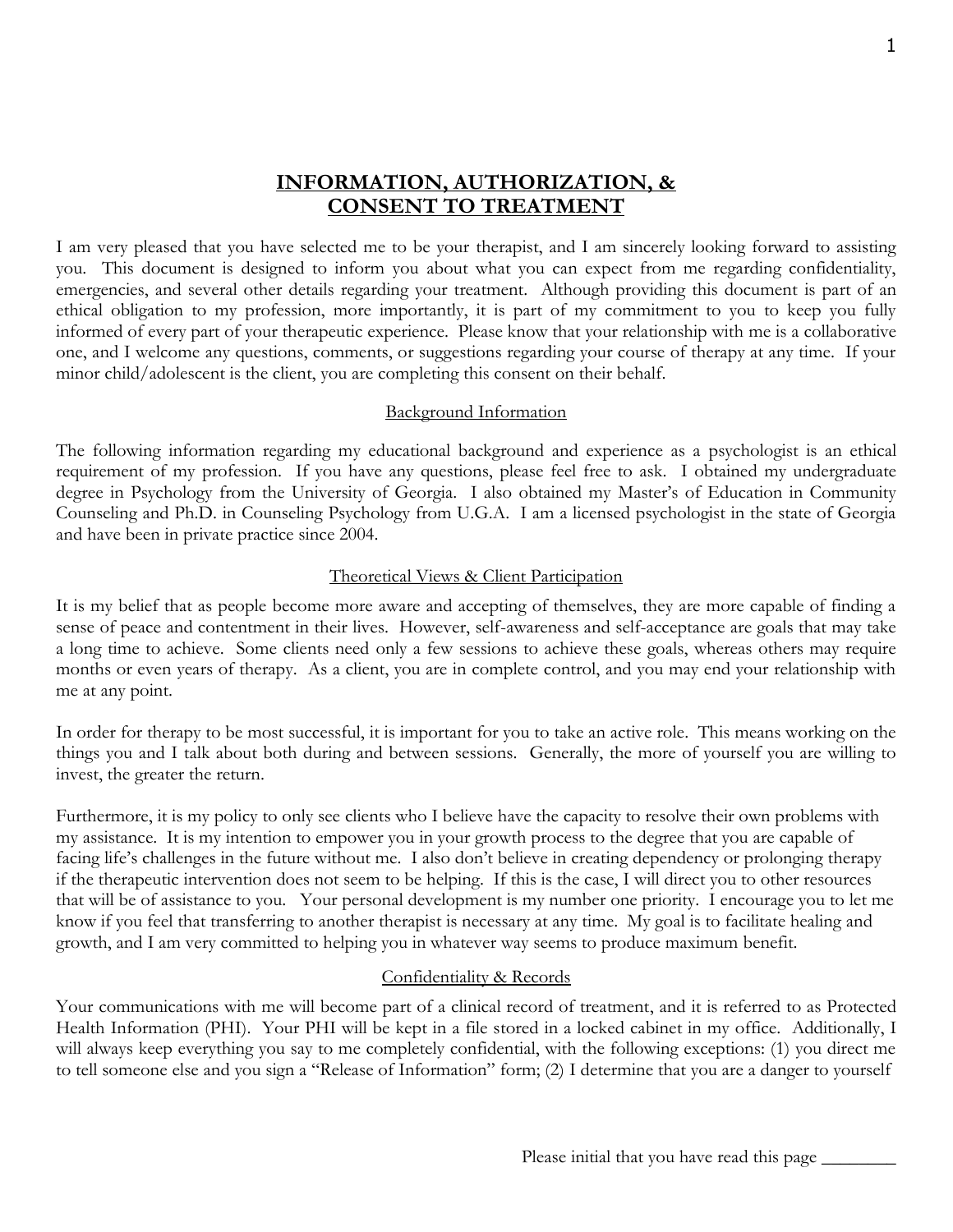or to others; (3) you report information about the abuse of a child, an elderly person, or a disabled individual who may require protection; or (4) I am ordered by a judge to disclose information. In the latter case, my license does provide me with the ability to uphold what is legally termed "privileged communication." Privileged communication is your right as a client to have a confidential relationship with a therapist. This state has a very good track record in respecting this legal right. If for some unusual reason a judge were to order the disclosure of your private information, this order can be appealed. I cannot guarantee that the appeal will be sustained, but I will do everything in my power to keep what you say confidential.

In addition, you should be aware that I practice with other mental health professionals and that I employ an administrative staff. In most cases, I need to share protected information with these individuals for both administrative and clinical purposes such as scheduling, billing, and quality assurance. I also have contracts with typing associates who have a formal business associate contract with me that requires them to maintain confidentiality. All mental health professionals are bound by the same rules of confidentiality and all staff members and business associates have been given training about protecting privacy and will not release information without my permission.

#### Minors, Confidentiality, and Records

Clients under the age of 18 years who are not emancipated and their parents should be aware that the law allows parents to examine their child's treatment records unless I believe that doing so would endanger the child. Because privacy in psychotherapy is often crucial to successful progress, particularly with teenagers, it is my policy to request an agreement from parents that they consent to give up their access to their child's records. If they agree, during treatment I will provide them only with general information about the progress of the child's treatment and his or her attendance at scheduled sessions. Any other communication will require the child's authorization and consent, unless I feel that the child is in danger or is a danger to someone else. In that case, I will notify the parents of my concern. Before giving parents information, I will discuss the matter with the child if possible, and do my best to handle any objections he or she may have.

When a family is confronted by parental separation or divorce, it is very hard on everyone. It can be particularly hard on children. When the parental relationship is unsafe, it is even more important that therapy presents a safe environment. That safety is particularly endangered when a child has to worry that what he or she says will be revealed in court and used against one of his/her parents. In order to protect that safety, I want us all to agree that the therapist will not be called as a witness by either party. Everyone needs to understand that a judge may decide not to honor this agreement and that I may be required to be a witness, although I will try to prevent that from happening. Once we start treatment it is unethical of me to give any opinion about custody or visitation arrangements, even if I am compelled to be a witness. I request your permission to provide information to anyone who the court appoints to perform a custody evaluation or to represent the legal interests of your children. I will not make recommendations about that final decision.

#### Structure and Cost of Sessions

I agree to provide psychotherapy for the fee of \$250 per 45 minute session. Doing psychotherapy by telephone is not ideal, and needing to talk to me between sessions may indicate that you need extra support. If this is the case, you and I will need to explore adding sessions or developing other resources you have available to help you. I also charge this amount for other professional services you need, though I will break down the cost if I work for periods of less than 45 minutes. Other services include report writing, telephone calls that exceed 10 minutes in duration, consulting with other professionals with your permission, preparation of records or treatment summaries, and the time spent performing any service you request of me. The fee for each session will be due at the conclusion of the session. Cash and personal checks made to **Sandy Springs Psychological Center** are acceptable for payment, and I will provide you with a receipt of payment. The receipt of payment may also be used as a statement for insurance if applicable to you. Please note that there is a \$25 fee for any returned checks.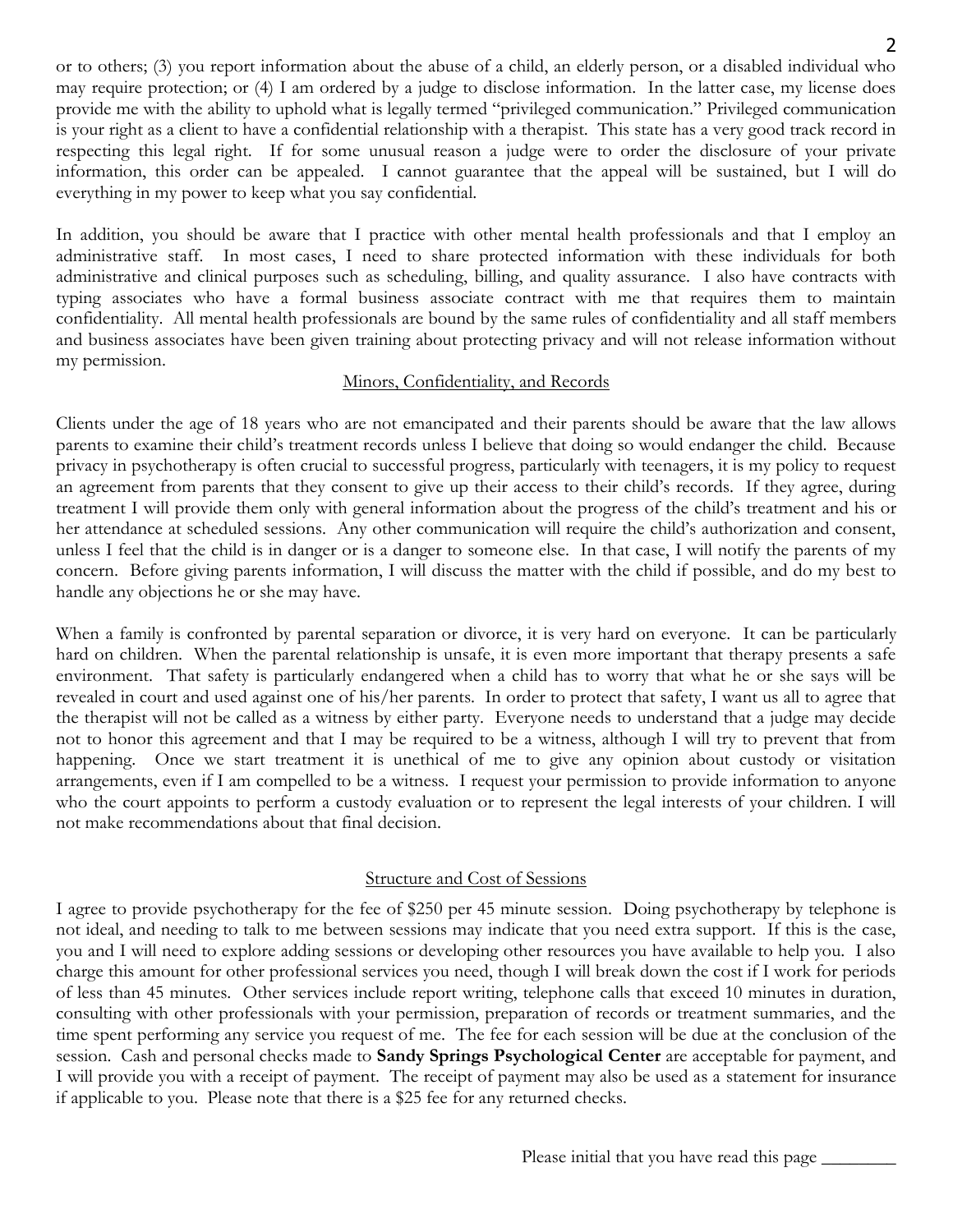Insurance companies have many rules and requirements specific to certain plans. It is your responsibility to find out your insurance company's policies and to file for insurance reimbursement. I will be glad to provide you with a statement for your insurance company and to assist you with any questions you may have in this area. **I do not file insurance forms directly.** Please be aware that I am an out-of-network provider for all insurance companies.

If you become involved in legal proceedings that require my professional participation, you will be expected to pay for all of my professional time, including preparation and transportation costs, even if I am called to testify by another party. Because of the difficulty of legal involvement, I charge \$400 per hour for preparation and attendance at any legal proceeding.

## Cancellation Policy

In the event that you are unable to keep an appointment, you must notify me at least 24 hours in advance. If such advance notice is not received, you will be financially responsible for the session you missed. Please note that insurance companies do not reimburse for missed sessions.

## In Case of an Emergency

My practice is considered to be an outpatient facility, and I am set up to accommodate individuals who are reasonably safe and resourceful. I do not carry a beeper nor am I available at all times. If at any time this does not feel like sufficient support, please inform me, and we can discuss additional resources or transfer your case to a therapist or clinic with 24-hour availability. Generally, I will return phone calls within 24-48 hours. If you have a mental health emergency, I encourage you not to wait for a return call, but to do one or more of the following:

- Call Behavioral Health Link/GCAL: 800-715-4225
- Call Ridgeview Institute at 770.434.4567
- Call Peachford Hospital at 770.455.3200
- Call 911.
- Go to your nearest emergency room.

## Professional Relationship

Psychotherapy is a professional service I will provide to you. Because of the nature of therapy, your relationship with me has to be different from most relationships. It may differ in how long it lasts, the objectives, or the topics discussed. It must also be limited to only the relationship of therapist and client. If you and I were to interact in any other ways, we would then have a "dual relationship," which could prove to be harmful to you in the long run and is, therefore, unethical in the mental health profession. Dual relationships can set up conflicts between the therapist's interests and the client's interests, and then the client's (your) interests might not be put first. In order to offer all of my clients the best care, my judgment needs to be unselfish and purely focused on your needs. This is why your relationship with me must remain professional in nature.

Additionally, there are important differences between therapy and friendship. Friends may see your position only from their personal viewpoints and experiences. Friends may want to find quick and easy solutions to your problems so that they can feel helpful. These short-term solutions may not be in your long-term best interest. Friends do not usually follow up on their advice to see whether it was useful. They may *need* to have you do what they advise. A therapist offers you choices and helps you choose what is best for you. A therapist helps you learn how to solve problems better and make better decisions. A therapist's responses to your situation are based on tested theories and methods of change.

You should also know that therapists are required to keep the identity of their clients confidential. As much as I would like to, for your confidentiality I will not address you in public unless you speak to me first. When your therapy is completed, I will not be able to be a friend to you like your other friends. In sum, it is my duty to always maintain a professional role. Please note that these guidelines are not meant to be discourteous in any way, they are strictly for your long-term protection.

Please initial that you have read this page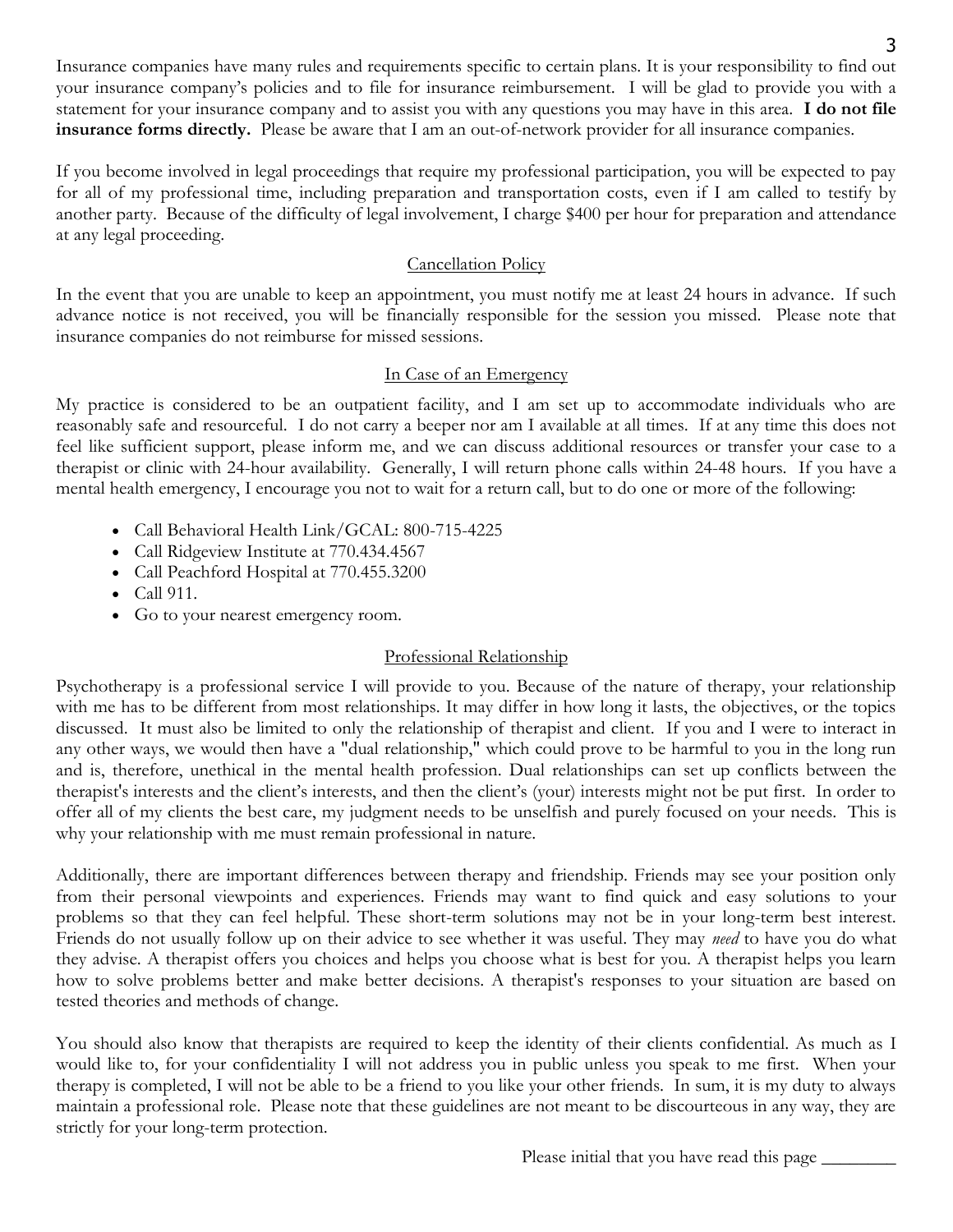I assure you that my services will be rendered in a professional manner consistent with the ethical standards of the American Psychological Association. If at any time you feel that I am not performing in an ethical or professional manner, I ask that you please let me know immediately. If we are unable to resolve your concern, I will provide you with information to contact the professional licensing board that governs my profession.

Due to the very nature of psychotherapy, as much as I would like to guarantee specific results regarding your therapeutic goals, I am unable to do so. However, with your participation, we will work to achieve the best possible results for you. Please also be aware that changes made in therapy may affect other people in your life. For example, an increase in your assertiveness may not always be welcomed by others. It is my intention to help you manage changes in your interpersonal relationships as they arise, but it is important for you to be aware of this possibility nonetheless.

Additionally, at times people find that they feel somewhat worse when they first start therapy before they begin to feel better. This may occur as you begin discussing certain sensitive areas of your life. However, a topic usually isn't sensitive unless it needs attention. Therefore, discovering the discomfort is actually a success. Once you and I are able to target your specific treatment needs and the particular modalities that work the best for you, help is generally on the way.

## Technology Statement

In our ever-changing technological society, there are several ways we could potentially communicate and/or follow each other electronically. It is of utmost importance to me that I maintain your confidentiality, respect your boundaries, and ascertain that your relationship with me remains therapeutic and professional. Therefore, I've developed the following policies:

Cell phones: It is important for you to know that cell phones may not be completely secure and confidential. However, I realize that most people have and utilize a cell phone. I may also use a cell phone to contact you. If this is a problem, please feel free to discuss this with me.

Text Messaging and Email: Both text messaging and emailing are not secure means of communication and may compromise your confidentiality. However, I realize that many people prefer to text and/or email because it is a quick way to convey information. If you choose to utilize texting or email, please discuss this with me. **However, please know that it is my policy to utilize these means of communication strictly for brief topics such as appointment confirmations.** Please do not bring up any therapeutic content via text or email to prevent compromising your confidentiality. **You also need to know that I am required to keep a copy of all emails and texts as part of your clinical record.** 

Facebook, LinkedIn, Instagram, Pinterest, Etc: It is my policy not to accept requests from any current or former client on social networking sites such as Facebook, LinkedIn, Instagram, Pinterest, etc. because it may compromise your confidentiality.

Google, etc.: It is my policy not to search for my clients on Google or any other search engine. I respect your privacy and make it a policy to allow you to share information about yourself with me as you feel appropriate. If there is content on the Internet that you would like to share with me for therapeutic reasons, please print this material out and bring it to your session.

In summary, technology is constantly changing, and there are implications to all of the above that we may not realize at this time. Please feel free to ask questions, and know that I am open to any feelings or thoughts you have about these and other modalities of communication.